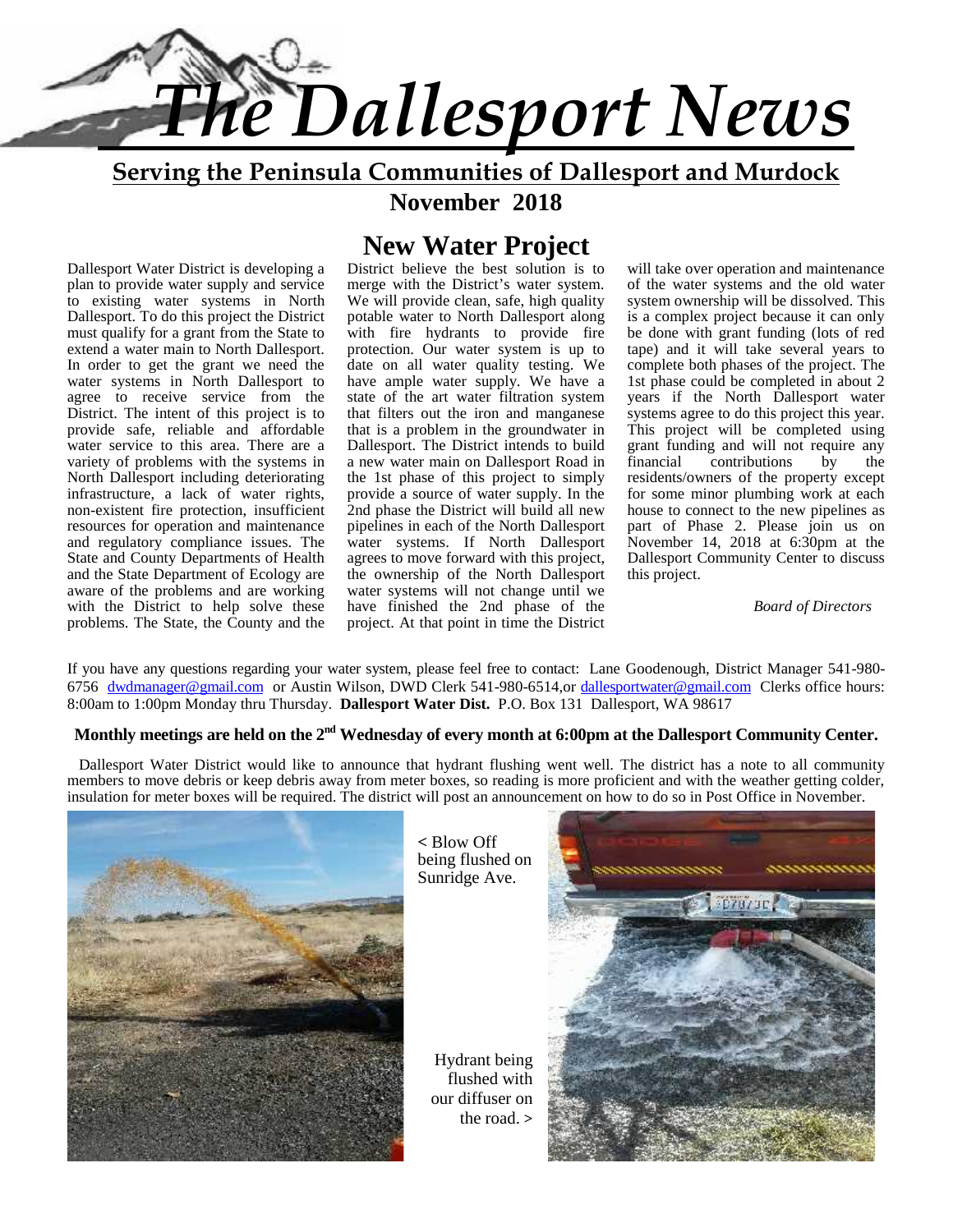#### **Book Report By Judy Bane "The Rules of Wolfe" by James Carlos Blake**

Eddie Gato Wolfe is a young, impetuous member of the Wolfe clan of Texas outlaws, gun-runners and bootleggers which goes back generations. Increasingly unfulfilled by his minor role in the family's operations and eager to strike out on his own, Eddie  $$15$ . crosses the border to work security for a major Mexican drug cartel run by the ruthless La Navaja.

At a party thrown by La Navaja, Eddie falls for a beautiful woman named Miranda, whom he learns too late is the girlfriend of El Segundo, La Navaja's only living brother. When El Segundo finds Eddie and Miranda together, Eddie is forced to kill El Segundo, forcing the two young lovers to escape the cartel in the hopes of crossing the border and reuniting with the Wolfe family.

However La Navaja's reach is far and his lust for revenge insatiable, and he sends a horde of operatives on Eddie and Miranda's tail, along with a notorious bounty hunter named El Martillo. As Eddie and Miranda try to evade capture, they realize that even if La Navaja's men don't kill them, a once-in-a-generation sandstorm very well may. Fighting their way through the brutal Mexican desert, Eddie and Miranda's only hope may be the very Wolfe family that Eddie abandoned, who will cut through anything and anyone in their path to save one of their own.

I started this book and it was so engrossing, I didn't put it down till I finished it. Fast paced, vivid in detail and a story so in tune with what is happening in our country right now. I'll gladly read more of this author.

#### **Senior Klickitat PUD Discount**

If you are 61 years old or older and your household income is at or below \$23,500 you may be eligible for a PUD electric bill discount. Call Virginia at 773-3757 or Jill at 493-3068 to make an appointment for your PUD discount application. PUD senior electricity discounts must be reapplied for every year or if you move. You must be 61 or older and meet household income  $\overline{\text{Now 11}}$   $\text{m}}$ qualifications. Discounts will run from<br>December 1st or application application qualification date through May 31st. Please bring your current PUD bill & proof of TOTAL annual household income.

#### **Wasco County Historical Society**

The Wasco County Historical Society Annual Meeting will be held on Saturday, **Nov. 10, 2018** at St. Alphonsus Parish Hall 420 NE First St. Dufur, Oregon. The doors open at 11:30 with luncheon to be served at 12:00 noon. Lunch will be catered by Cobblestone Catering. \$15.00 per person. Reservations by Nov.<br>3rd. to 541-296-8400. Annual 541-296-8400. membership dues will be collected at the meeting.

The program is a talk by Mike Schend. Mr. Schend has been a tour guide on the Barlow Road for 35 years. His talk will focus on those who established the toll road and those who braved the hardships of the grueling trip. The road was in operation from1843 and in various forms until 1918.

The Dufur Historical Society will have their exhibits open to the public before and after the meeting (depending on the weather).

#### **Maryhill Museum Closing Celebration Saturday, November 10 & Sunday, November 11, 2018**

Join us to celebrate the conclusion of the 2018 season at Maryhill and to LEND A HELPING HAND to food banks in Klickitat County. For every two non perishable food items that you contribute at Maryhill on this final weekend, you will receive one free museum admission. Veterans and Activity Military and their families are free. Cookies and drinks will be free for Veterans. Members will also enjoy a double discount (20%) in the Museum Store throughout the month of November. Our way of saying THANKS!



**Nov 11th. Veteran's Day Nov. 22nd. Thanksgiving ALL LIBRARIES CLOSED**

#### **Northwest Author Festival November 3, 2018 3:00 PM - 5:00 PM**

http://www.klindtsbooks.com

Oregon's oldest bookstore is excited to host this annual celebration of authors who live and write here in the Pacific Northwest. This year we will host 12 authors, each with a new title to celebrate. From local history to cooking, from children's picture books to young adult fiction, there will be something for readers of all ages to enjoy. Klindt's Booksellers The Dalles Contact: Tina Ontiveros Free and open to the public.

**Klindt's Bookstore** 541-296-3355

315 E. 2nd Street, The Dalles

Hours: Mon. – Sat. 8:00 am– 6:00 pm Sundays 11:00 am - 4:00 pm

**The Dalles/Wasco County Public Library** 541-296-2815

wascocountylibrary.com

722 Court Street, The Dalles **HOURS:**

Monday-Thursday 10 a.m. to 8:30 p.m. Saturday: 10 a.m. to 5 p.m. Closed Sunday

*\*FREE wireless Internet access* inside the library and on library grounds. **White Salmon Valley Community Library** 509-493-1132 - Town & Country Sq. White Salmon Open Tuesdays 10:00 am - 8:00 pm Wed.-Sat. 10:00 am - 6:00 pm

#### *\*FREE wireless Internet access* **Goldendale Community Library**

(509) 773-4487 131 West Burgen Street Goldendale, Open M Tu Th F Sat 10am-6:00pm and 10 to 8 on Wednesdays

#### **Bookmobile**

Fort Vancouver Regional Library 1-888-546-2707



The Library Bookmobile Fall - Winter Schedule **Wednesdays November 14th. & 28th .** Lyle Market.....9:45 – 10:15 Lyle High School….10:25- 12:30 Dallesport Church of Christ…1:45–3:00

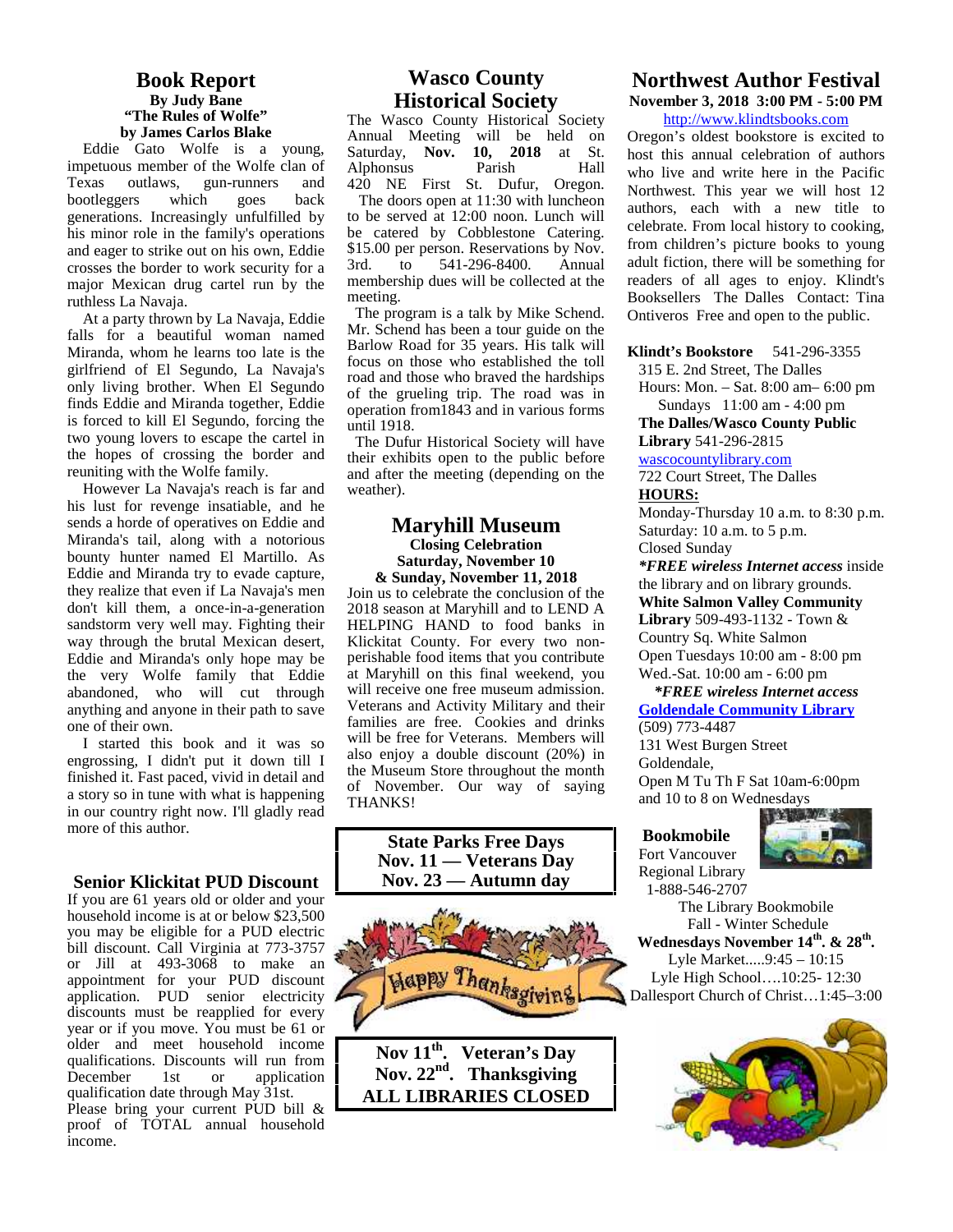#### **Community Council Corner** By Pj Sisseck **Community Council Report for**

**October 11, 2018**

The Community Council Website did you know we have one? It has gone quite some time without any updates. Caleb Hotchkiss is working on re vamping the website – expect some new information soon.

Council Members plan to take turns attending the Lyle School Board meetings. Don McDermott, our fearless sen leader, is on board for the  $4<sup>th</sup>$  Wednesday  $1<sup>th</sup>$  stransf in October at 6 PM. He will report back to the Council on 8 November, and recruit the next volunteer.

The Dallesport Water District has implemented some changes in the billing structure – expect an increase in your bill. Contact the water district to find out the details of the increase. Also, work is being done on a grant that should cover costs to extend the Water District north to Garden Street.

The Council is monitoring the dona proposed Additional Dwelling Unit regulations. The final version of the regulations are being worked on by the<br>County Planning Department If County Planning Department. community members have concerns or comments, please contact a Council member who can bring your input to the table at the next meeting.

Dave McNeal has been monitoring minutes of the Klickitat County Commissioners' Meetings to find out what issues are important to the Dallesport Murdock area. In a recent meeting, Ruby Irvin from the Solid Waste Department mentioned that citizens hauling their loads for disposal need to secure them better. Also, there is a move to develop a Youth Ecology Corps for litter pickup (this would provide part-time and Summer jobs for ambitious young people).

Each year the Community Council holds elections before its November Council meeting. Three of the nine council positions are open this year as in every year. So far, three people have committed to being on the ballot for this year's election. They are Bill Clark and Mary Ann Pauline running for reelection and Caleb Hotchkiss running to fill a position vacated by PJ Sisseck. Caleb was appointed to PJ's position when she resigned.

Write-in votes for other candidates will be accepted, provided the criteria for being a registered voter and residency (minimum of six months within the borders) are met.

The election will be held from **5 to 7 pm on November 8, 2018** immediately before the Community Council meeting at the Dallesport Community Center. Voters must be registered to vote in Klickitat County and live within the boundaries of the Dallesport-Murdock district (Lyle Tunnel to Avery Landing west-to-east, and the ridgeline to the Columbia River north-to-south

The next meeting of the Dallesport- Murdock Community Council is scheduled for **November 8<sup>th</sup>., 7 PM, Community Center on 6th.** Our speaker will be Sharon Carter from Senior Services to talk about public transportation now available in our area.

#### **K.C.F.D. #6 Dallesport/Murdock Fire Dept. Starting November**

Dallesport Murdock Vfd will be suspending our monthly breakfast thru the holiday season. We will resume in January

We will still have coffee available on November 17th and December 15th for a donation from 7-9 am at the Dallesport fire station.

#### **FREE Smoke Detectors**

Everyone in Klickitat County is eligible for FREE, brand new, installed smoke detectors thanks to the 15 Fire Protection Districts within our county and The Red Cross.

If you're interested, see the attached poster and call 509-365-2500 (leave message) or email

#### FIREPREVENTION@LYELFIRE.COM

You should also leave the following info: Name, address, contact info, fire district in which you live, # bedrooms, one or two story home, # of people who live in home.

Tracy McCune from LVFD4 is on the other end handling all the requests. She will get back to you and set up a time for someone from LVFD4 and/or your own Fire Dept, and at least one person from the Red Cross and to come to your place and install them.

 These are totally sealed detectors (you don't ever change the battery) which are good for 10 years.

Let's be safe out there!

#### **Lyle Lions Pancake Breakfast, Nov. 3rd . 7 - 10 am.**

Lyle Lions Community Ctr. Corner of Hwy 14 and 5th St. **Donation jar for early monetary donations for the**

**Christmas Food Box Project. Canned & non-perishable food items will also be accepted.** Everyone is welcome!!

#### **Veterans Day Parade November 12, 2018**

Entry forms for the 2018 Veterans Day parade are available at the The Dalles Area Chamber of Commerce, 404 W. 2nd St. This year's parade is Monday, **Nov. 12**, with line-up at 10 a.m. and start of parade at 11 a.m. Since it is the 100th anniversary of the end of World War I, families who had someone who served in that war are invited to ride in the parade. Contact parade organizer Pat Lucas at 541 298-2377 for more information.

## **PLEASE VOTE!!! Your vote is your voice! November 6, 2018**

General Election.

Drop boxes close promptly at 8 pm. The drop box in Dallesport is located across the street from the Post Office and next to the Dallesport

Community Center. http://wei.sos.wa.gov/county/klickitat/ Email: voting@klickitatcounty.org Phone: 509-773-4001

#### **How to Talk to Your Medical Provider with Nicole Pashek ANP**

**November 7, 11:00 AM - 12:00 PM** Come join us at Mid-Columbia Senior Center on November 7th as Nurse Practitioner, Nicole Pashek, discusses 'How to talk to your Provider'. Learn how you can take an active role in your health care and ask the sometimes difficult questions. Become a partner in your health decisions and get the answers you need to know to make smart choices about your health and make the most out of your time with your provider. Want to learn more about Nicole? Check out her bio here: https://www.mcmc.net/find-a-

doctor/p/nicole-pashek-anp/

Mid-Columbia Senior Center 1112 W. 9th Street The Dalles, OR

Contact: Stephanie Bowen 541-506- 5704

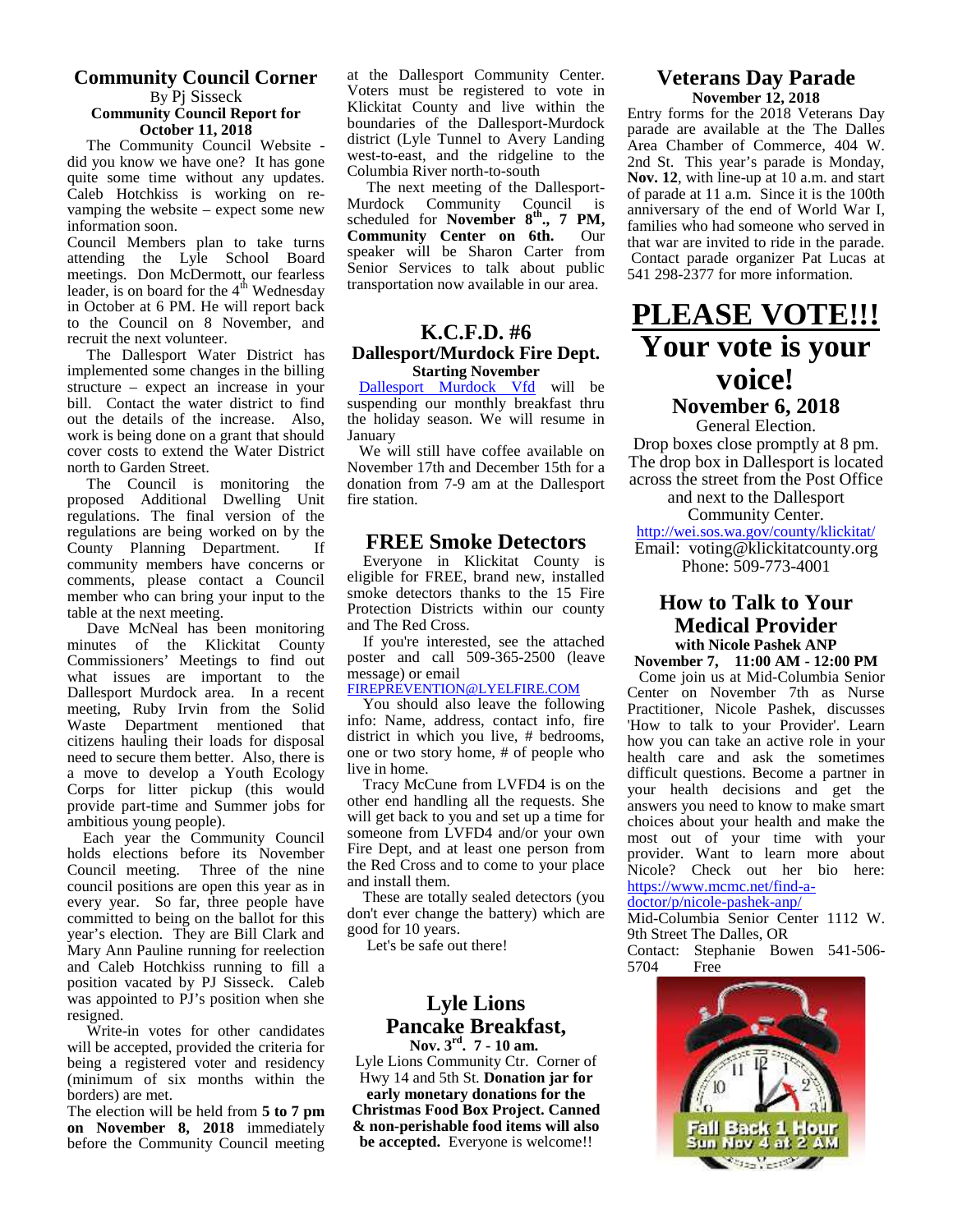#### **Columbia River Indian Autumn Gathering November 10, 2018 9am -5pm FREE**

http://www.gorgediscovery.org

Don't miss the 2nd Annual Columbia River Indian Autumn, at Columbia Gorge Discovery Center and Museum, 5000 Discovery Drive, The Dalles, Oregon. Admission is free for all. The event will feature artisans, musicians and vendors throughout the day from our regional Native American community. For more information call 541-296-8600 ext. 201, or visit

#### www.gorgediscovery.org

 The day's activities will include dance groups, a workshop on tule duck decoy making taught by artist Pat Courtney Gold, a presentation "Our Celilo Village and connection to the N'Chi-Wana (Big River)" given by Aurolyn Stwyer, traditional Indian games and drumming with Jefferson Greene, flintknapping with Clayton Carter, Brigette McConville demonstrating basket making techniques with cedar, willow, tule, and cattails, plus a variety of local craft vendors.

#### **Armistice Day at Stonehenge**

**November 11, 9:30am - 11:30am**

http://www.maryhillmuseum.org<br>Public Veterans Day event Veterans Day event to commemorate the 100th anniversary of the end of World War I. Event includes music, guest speakers and laying wreaths. All are invited to attend a reception at Maryhill Museum following<br>the service. Stonehenge Memorial, Stonehenge Memorial, Highway 14, Washington Free

**Armistice Day** is commemorated every year on 11 November to mark the armistice signed between the Allies of World War I and Germany at everyone. Compiègne, France, for the cessation of hostilities on the Western Front of World

War I, which took effect at eleven o'clock in the morning—the "eleventh hour of the eleventh day of the eleventh month" of 1918.



#### **Veterans Day Parade November 12, 11:00am- 12:00pm** Downtown The Dalles

#### **Veterans Museum November 12, 10:00am- 3:00pm**

http://www.vetsmuseum.org

Columbia Gorge Veterans Museum will be open before and after the Veterans



Parade. 203 East 2nd Street, The Dalles 541-769-1150 Free

#### **Oh Christmas Tree**

Mark your calendar: The U.S. Capitol Christmas tree will begin its journey across the country on November 9, with stops in 25 communities along the way.

 The 3,000 mile journey comes as the nation marks the 175th anniversary of the Oregon Trail.

 The tree will be cut Friday, November 2, from the Sweet Home Ranger District Columbia of the Willamette National Forest.

 The tree begins its journey a week later with a program at Sweet Home High School, followed by weekend stops in Albany, Springfield, McKenzie Bridge and Oakridge.

 The tree will travel through Western Oregon before heading east to D.C.

 The Capital Christmas Tree will continue through Oregon, with stops in Bend, Salem, **The Dalles** and Baker City before blazing a trail east across the country.

#### **• Wednesday, Nov. 14: The Dalles City Hall, 313 Court Street, The Dalles, Oregon 97058 (9:00 –10:00 a.m.)**

 The 3000 mile journey comes as the nation marks the 175th anniversary of the Oregon Trail.

 The tree will be lit in early December on the West Lawn of the Capitol in Washington, D.C.

 This is the first Capitol Christmas Tree ever selected from the Willamette National Forest and only the second tree from Oregon.

### **Community Thanksgiving at St. Mary's Free holiday meal**

#### **open to anyone Nov. 22, 2018 12 – 3pm**

St. Mary's Academy The Dalles Free for Donations accepted. **Volunteers needed Monday Nov. 19th thru Thurs. Nov. 22nd. Please call 541- 296-6417**

Don't spend Thanksgiving alone. Everyone is welcome. Bring the family. Pies and any deserts are needed and can be delivered between 10am and 12pm on Thursday. If you are unable to attend and would like to have a meal delivered to you, please call 541-296-6417 by Nov.  $16^{th}$ .

#### **Gorge Wine Weekend Nov 9, - Nov 11, 2018**

#### http://gorgewineweekend.com

For one delightful weekend, we're pasta,<br>bringing together wine lovers, canned together winemakers, winegrowers, and chefs to celebrate the finale of the season - the

completion of harvest. You are invited to join us. Over this 3-day celebration, multiple events are offered throughout the Columbia Gorge to celebrate the year's harvest and gather in thanks. Join us for an event, or spend the whole weekend immersing yourself in this rare place. RSVP: gorgewineweekend.com Hood River and various locations throughout the Gorge Contact: Gorge Winegrowers gorgewine.com Fees/Admission: \$45-75



## ${\bf 29}^{\rm th}$  Annual Starlight Parade

**November 23, 2018 6pm**

The Holiday Season is fast approaching, with that comes one of the most anticipated parades of the year! This year's Parade theme is "Hollywood Christmas". We invite you to celebrate the Christmas season at the 29th Annual Starlight Parade and Tree Lighting Celebration, on November 23, 2018.

Enjoy floats decked with lights, Christmas music and holiday cheer in the air. Witness the delight in the children's eyes as they watch Santa's sleigh rolling down the streets of The Dalles. The holiday spirit then comes to life at the Annual Tree Lighting Celebration, complete with Santa photos, hot chocolate, cookies and popcorn.

**.** The Tree Lighting Celebration will take The parade begins at 6pm at West Sixth and Webber Streets, then rolls through downtown before ending in front of The Dalles Chamber of Commerce office. place following the parade at 7pm.

Want to showcase your business' Holiday spirit? Enter a float in this year's parade. Applications are available online at thedalleschamber.com or in the Chamber office at 404 West Second Street. Deadline for applications is November 16th at 5pm.

**Contact:** info@thedalleschamber.com

#### **ELLF Food Drive**

Coming up on December  $6<sup>th</sup>$ . 2018.

Time to start shopping the sales for your donations of peanut butter, pasta, rice, tuna, and<br>canned soup, fruits. soup, vegetables & baby food for our local food bank.

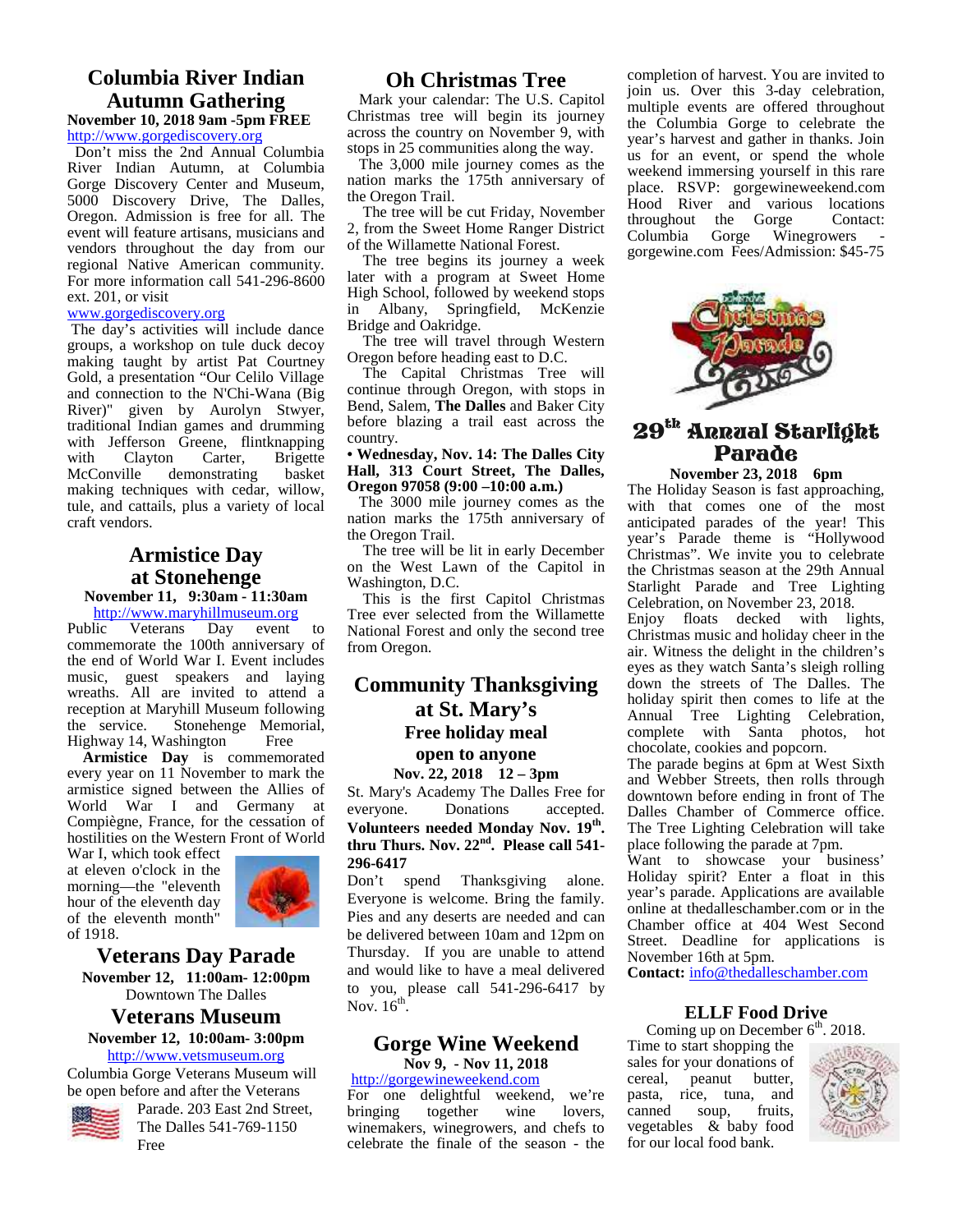

For the latest information on Lyle School District, visit the website for the school district. **http://www.lyleschools.org**

### **The Salvation Army and St. Vincent De Paul Christmas Assistance Applications.**

Bring:

Photo ID for adults, ID for children (birth cert, passport or shot record) & rent receipt or utility bill in clients name.<br>To *Tovs for children 14 and under* You must sign up at one location by Nov. 5, 2018. *Toward For children 14 and 14 and 14 and 14 and 14 and 14 and 14 and 14 and 14 and 14 and 14 and 14 and 14 and 14 and 14 and 14 and 14 and 14 and 14 and 14 and 14 and 14 and 14 and 14 and 14 and 14 and 14 and 14 and 14 an* 

Salvation Army 620 E.  $3<sup>rd</sup>$ . St. The Dalles. 541-296-6417 Monday Friday 1:00pm -3:00pm St. Vincent de Paul 315 W 3<sup>rd</sup> St. 541-296-9566 Mon-Thurs 1:00pm -3:00pm Fri. 1:00pm -2:00pm

## **KLASAC Community Survey**

Please take a few minutes to take our Community Survey and help us to determine what is needed with in your communities. This survey will help us make our plans for the future and determine what we can work on with community members in order to build a healthy community with opportunities for youth and families of every background to thrive in an alcohol and drug free environment. Please follow link to take online. If you would like a paper copy please let me know. We appreciate your time. Thanks! Sheila Crapper 509-316-9523 or klasaccoalition@gmail.com.

> **ONLINE SURVEY ENGLISH** https://www.surveymonkey.com/r/KLKLLYEN2018 **ONLINE SURVEY SPANISH** https://es.surveymonkey.com/r/KLKLLYSP2018

## **Spirit Gear Available Online This Year**

We are excited to launch our new line of "Cougar Gear!" We are doing it a bit differently than in previous years as we are doing it all online. There are a variety of items that you can choose from and you can customize your order accordingly.

Please know that this is a fundraiser for our ASB. The ASB is the driving organization of Student Government for our students in grades 6-12. The money raised goes to provide things for sports, dances, student activities, etc. The secondary school ASB has invited the elementary to participate and has agreed to split any proceeds with them 50/50. All sales are online and need to be made via the following link: shop.fancloth.com/98635/446644 (no www). Participation is completely optional. Please do not feel obligated to purchase or have your student sell anything. Orders should be in Mid-December. All orders and customer service will be handled by Fan Cloth, not the school Orders will be taken through November 12, 2018. If you have any questions, please feel free to call the office at 509- 365-2211 and ask for Jen. Thank You, Lyle Community Schools ASB/

**(Klickitat, Lyle Against Substance Abuse Coalition)**

**Nov. 21st. 5 - 6:30 pm** Meets the 3rd Wed of each month. Alternates between Klickitat and Lyle

**The Library Bookmobile--- Fall - Winter Schedule Wednesdays November 14th. & 28th . Lyle Market.....9:45 – 10:15 Lyle High School 10:25- 12:30 Dallesport Church of Christ.....1:45–3:00**

**Dallesport PTO Meeting Tue, Nov. 6th . 2:45pm – 3:45pm Monthly on the first Tuesday School Board meetings will be held @ 6pm on the fourth Wednesday Nov. 28, 2018**  *Support your school and attend a meeting.*

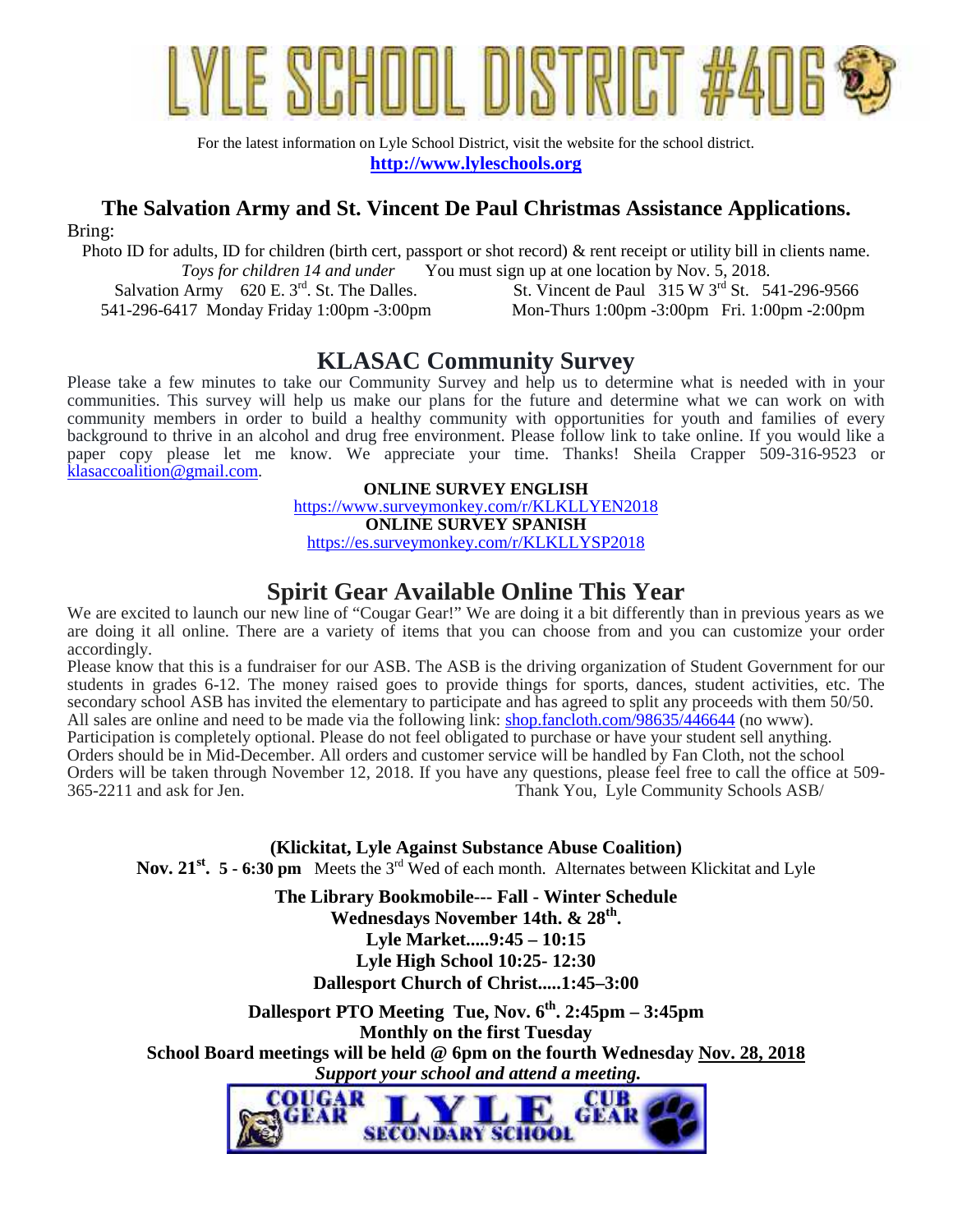**Holiday Bazaars**

#### **Lyle Craft Bazaar Nov 3rd & 4th 2018**

#### **First of the season.**

Lyle will be having their annual Christmas Craft Bazaar. We will have a quilt Raffle & lunch will be available. Vendors wanted. Tables available at \$10.00 a day, or \$15.00 for both days. Lyle Activity Center Hwy 14th 3rd St. **Hours are from 9-5 on Friday & 9-4 on Saturday.** Contact: Karen Beck 541-490-5673

#### **Mill Creek School House Craft Sale**

**November 2, 2018 - November 4, 2018** Sandoz Angus Ranch 5810 Mill Creek Road The Dalles

Friday & Saturday: 9:00 AM – 4:00 PM Sunday: 10:00 AM – 3:00 PM

Reminiscent of Little House on the Prairie, you'll feel as if you have stepped back in time as you browse through the vendor tables in this one-room school house, where you'll find a great selection of myriad hand-made choices: soaps, candy, all manner of baked goods i.e. cinnamon rolls, pies, etc., canned farm products, sewing & craft items, and much, much more! CONTACT: 541- 296-3859

#### **Route 30 Holiday Bazaar**

**November 10, 11:00 AM - 6:00 PM** Route 30 Bottles & Brews 317 E 2nd St The Dalles. Join us Veterans' Day weekend! Space is limited, so reserve ASAP. Tables are \$20.00 each and Gifts. include electricity. 541-993-3155

#### **Holiday Bazaar**

**November 17, 9:00am- 3:00pm** Mid-Columbia Senior Center 1112 W 9th St The Dalles, *Vendor Space Available Contact:* 541-296-4788

#### **Goldendale Farmers Market Holiday Bazaar November 17 9:00am - 3:00pm**

Goldendale Primary School 820 Schuster Avenue Goldendale, WA Lots of GIFTS and FOOD! Jams, Jellies, Honey, Baked Goods, Locally Grown Beef, Lamb and Eggs, Lavender Oils and Herbs, Copper, Wood, Fabric & Leather Crafts, Handmade Jewelry, Soaps & Lotions, Small Home Furnishings, Plants, Fresh Wreaths CONTACT: 509-772-2971 or tikeeler@yahoo.com or goldendalefarmersmarket@gmail.com

#### **Mid-Columbia Senior Center Holiday Bazaar November 17, 9:00am - 3:00pm**

http://www.midcolumbiaseniorcenter.com The 5th Annual Mid-Columbia Senior Center Holiday Bazaar will be held at the Mid-Columbia Senior Center on the corner of 10th and Cherry Heights. Over 35 tables of vendors plus sandwiches and

## refreshments served from 11:00 – 1:00. 1112 W 9th Street, The Dalles **The Dalles Civic**

#### **Marketplace November 18, 12:00pm-5:00pm**

https://www.facebook.com/events/32238 6121826857/?notif t=aymt\_upsell\_tip& notif\_id=1539573432333077<br>Announcing The Dalle

Announcing The Dalles Civic Marketplace Dates! If you are a shopper or a vendor prep yourself for a great Marketplace experience starting in November! Mark your calendar for the following dates. **November 18, 2018 December 16, 2018 January 20, 2019 February 17, 2019 Noon to 5:00PM -** Everyone Welcome 323 East 4th Street, The Dalles To Participate: Contact The Civic at 541.298.8533 or email thedallescivic@gmail.com Club 22 Food and Music Expanded Vendor List In the Civic Ballroom for a whole NEW Shopping Experience!

The Dalles Civic Ballroom

#### **Wamic Community Holiday Bazaar**

**Nov. 21, 9:00 AM - 5:00 PM** Wamic Community Center Market Road Wamic, Oregon<br>Gifts. decorations and decorations handcrafted specialty items. Lunch and Snack items available  $(\$20.00$  per table), apply by<br>November 10th.  $541-544-$ November 10th. 2103

# **Holiday Bazaar**

**3:30pm**

http://shermancountyfairfun.com Board Sherman County School in Moro Oregon Contact Beth McCurdy at 541-980-1821

#### **Christmas in the Gorge**

**November 30, - December 1, 2018 10:00 AM – 3:00 PM** Skamania County Fairgrounds 650 Rock Creek Road

Stevenson, Washington Handcrafted items only Contact: Skamania County Chamber of Commerce 509-427-8911 or info@skamania.org

#### **Mosier Country Christmas Fair December 1, - December 2, 2018**

**10:00 AM – 4:00 PM** Mosier Community School 1204 1st Ave Mosier, Oregon This is the 38th Country Christmas Fair, an annual BENEFIT for the Mosier School, with more than 65 vendor booths featuring artisans, crafts, food, and more! PICTURES WITH SANTA (both days) from 11:00 AM – 3:00 PM. Admission is  $$2.00 + can of food$ (people or animal)

#### **Goldendale Christmas Bazaar December 2, 9:00 AM - 3:00 PM**

318 W Brooks Street (across from Rural #7 Fire Hall) Goldendale, Washington Lots of great gifts for the holidays, including homemade craft items, food items and other unique gifts. CONTACT: 509-773-3000 or 509-314- 1737 or shenandoah@gorge.net

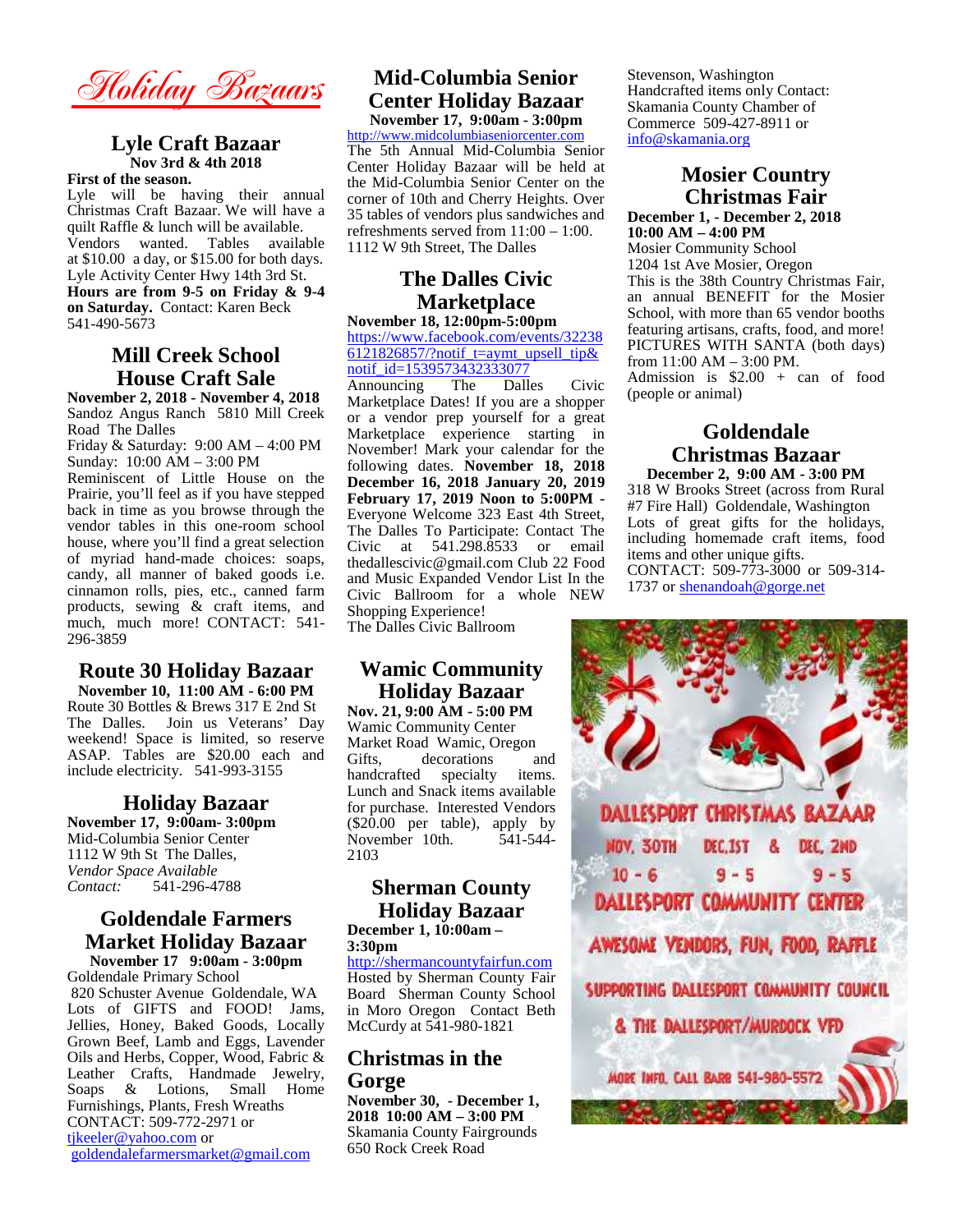# **Dallesport-Murdock Community Calendar**<br>Dallesport-Murdock Fire Dept. KCFD#6 Dallesport-Murdock Community Co

 **Dallesport-Murdock Fire Dept. KCFD#6 Dallesport-Murdock Community Council 630 Central Ave. P.O. Box 215 767-1252 136 6th Ave. P.O. Box 8**

**Post Office hours are 8am-2pm M-F Sat. 7:30am-11:00 for package pick up only Phone 767-1577**

| <b>November 2018</b>                                                                                                             |                                                                                                              |                                                                                                   |                                                                                                                                                            |                                                 |                                                                                                                        |                                                                                                                               |  |  |  |  |
|----------------------------------------------------------------------------------------------------------------------------------|--------------------------------------------------------------------------------------------------------------|---------------------------------------------------------------------------------------------------|------------------------------------------------------------------------------------------------------------------------------------------------------------|-------------------------------------------------|------------------------------------------------------------------------------------------------------------------------|-------------------------------------------------------------------------------------------------------------------------------|--|--|--|--|
| <b>Sun</b>                                                                                                                       | <b>Mon</b>                                                                                                   | Tue                                                                                               | Wed                                                                                                                                                        | Thu                                             | Fri                                                                                                                    | <b>Sat</b>                                                                                                                    |  |  |  |  |
| <b>AA Meetings</b><br><b>Wednesdays and</b><br><b>Sundays 7pm</b><br><b>Lyle School</b><br>Library<br>625 Keasey<br>360-870-3321 |                                                                                                              | <b>Volunteer</b><br><b>Firefighters</b><br>meet Tuesdays<br>6pm<br><b>Dallesport Fire</b><br>Hall |                                                                                                                                                            | <b>All Saints Day</b>                           | <b>Senior</b><br><b>Advisory</b><br><b>Meeting</b><br>10:30am-12pm                                                     | <b>First Saturday</b><br><b>Breakfast</b><br><b>Lyle Lions</b><br><b>Club</b><br>$7am-10am$<br><b>Everyone</b> is<br>welcome! |  |  |  |  |
| $\overline{\mathbf{4}}$<br><b>Daylight Saving</b><br><b>Time Ends</b>                                                            | <b>Lyle Lions Club</b><br>meeting.<br>Potluck at 6:00<br>pm; Mtg. at 6:30<br>pm. Call 509-<br>365-2921       | <b>Senior Lunch</b><br><b>Lyle 11:30am</b><br><b>Election Day</b>                                 |                                                                                                                                                            | 8<br>Community<br>Council<br><b>Meeting 7pm</b> | 19                                                                                                                     | 10                                                                                                                            |  |  |  |  |
| 11<br><b>Veterans Day</b>                                                                                                        | 12                                                                                                           | 13<br><b>Senior Lunch</b><br>Lyle 11:30am                                                         | 14<br><b>Fire Dist. Biz</b><br>Meet 6pm<br><b>Commissioners</b><br>Meet 7pm<br><b>Water Dist.</b><br>Meet 6pm<br><b>Bookmobile</b>                         | 15                                              | 16                                                                                                                     | 17<br><b>Fire Dist</b><br><b>Coffee</b><br><b>Fundraiser</b><br>@ Fire Hall<br>$7-9am$                                        |  |  |  |  |
| 18                                                                                                                               | 19<br><b>Lyle Lions Club</b><br>meeting.<br>Potluck at 6:00<br>pm; Mtg. at 6:30<br>pm. Call 509-<br>365-2921 | <b>20</b><br><b>Senior Lunch</b><br><b>Lyle 11:30am</b>                                           | 21                                                                                                                                                         | 22<br><b>Thanksgiving</b>                       | $\overline{23}$<br><b>Airport Board</b><br><b>Meeting 7am</b><br>@Airport<br><b>Starlight Parade</b><br>The Dalles 6pm | $\overline{24}$                                                                                                               |  |  |  |  |
| 25                                                                                                                               | 26<br><b>Cyber Monday</b>                                                                                    | 27<br><b>Senior Lunch</b><br><b>Lyle 11:30am</b>                                                  | 28<br><b>Bookmobile</b><br><b>Lyle Market</b><br>$9:45-10:15$<br><b>Lyle High School</b><br>10:25-12:30<br><b>Dallesport Church</b><br>of Christ 1:45-3:00 | 29                                              | 30<br><b>Dallesport</b><br><b>Bazaar</b><br>10am-6pm<br><b>Dallesport</b><br>Community<br><b>Center</b>                | Dec. 1<br><b>Dallesport</b><br><b>Bazaar</b><br>9am-5pm<br><b>Dallesport</b><br><b>Community</b><br><b>Center</b>             |  |  |  |  |